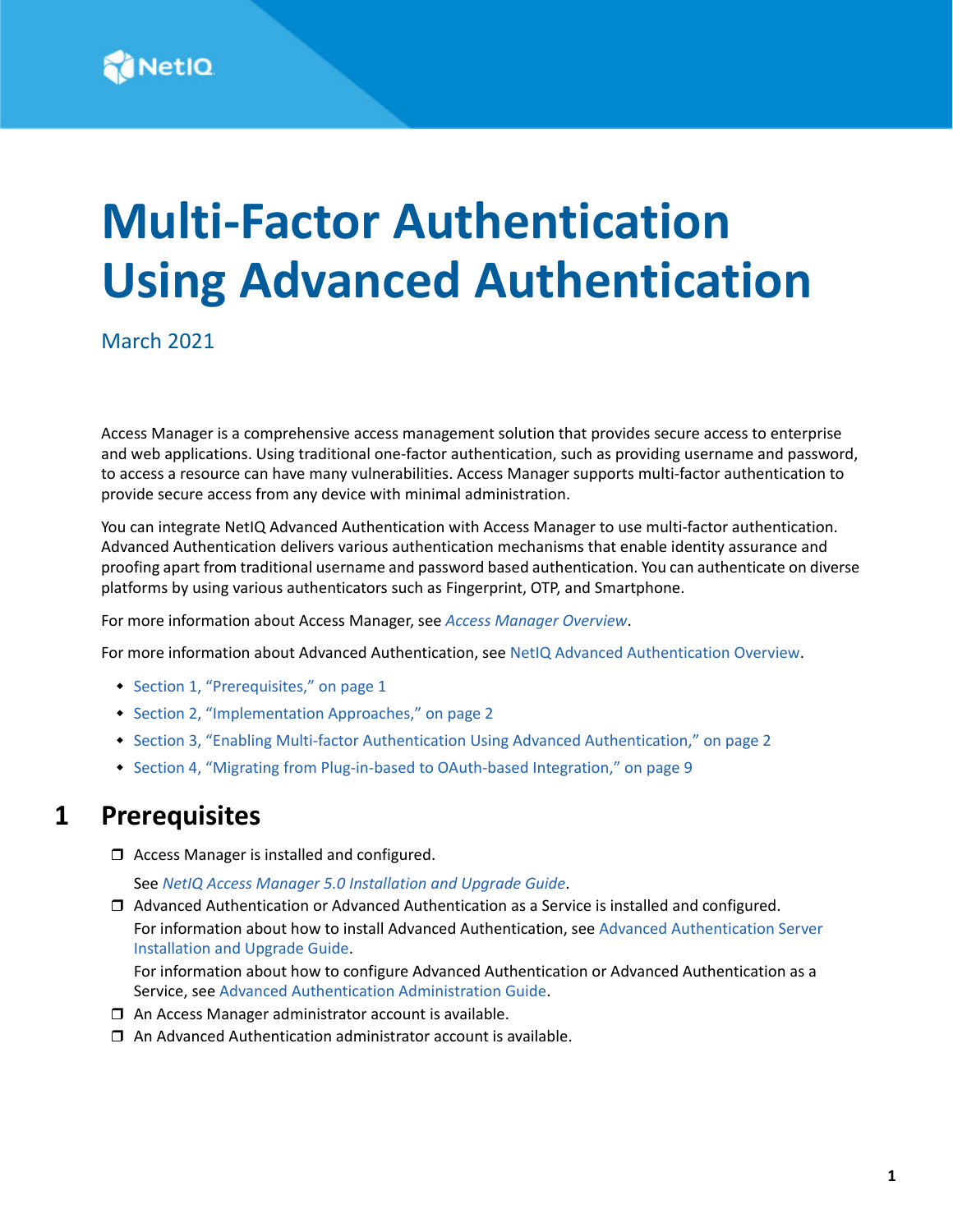# <span id="page-1-0"></span>**2 Implementation Approaches**

You can integrate Advanced Authentication with Access Manager by using any one of the following approaches:

- **Plug-in-based approach**: The Advanced Authentication functionality is embedded in Access Manager.
- **OAuth-based approach**: (Recommended) This is available in Access Manager 4.4 and later versions. This approach uses the OAuth claims-based authentication mechanism for secure and trusted communication. Any new methods introduced in the Advanced Authentication server become dynamically available in Access Manager without making any modification in the product.

The following table lists the differences between Plug-in-based and OAuth-based approaches:

| Plug-in-based                                                                                                                                                                                                  | OAuth-based                                                                                                                                                                 |
|----------------------------------------------------------------------------------------------------------------------------------------------------------------------------------------------------------------|-----------------------------------------------------------------------------------------------------------------------------------------------------------------------------|
| Uses Advanced Authentication Rest API.                                                                                                                                                                         | Uses OAuth protocol.                                                                                                                                                        |
| Requires configuring each method separately.                                                                                                                                                                   | Requires configuring only the Advanced Authentication<br>Generic class. You can configure all Advanced Authentication<br>methods using this class.                          |
| Any new method, which is added in Advanced<br>Authentication after integration, is not available in<br>Access Manager. You might need to upgrade Access<br>Manager to a higher version to use that new method. | If any new method is introduced in the Advanced<br>Authentication server, it is available in Access Manager<br>automatically without any upgrade.                           |
| Supports brand customization.                                                                                                                                                                                  | Advanced Authentication 6.0 and later versions support<br>branding customization. See Customizing the Branding Text in<br>the Advanced Authentication Administration Guide. |

# <span id="page-1-1"></span>**3 Enabling Multi-factor Authentication Using Advanced Authentication**

Enabling multi-factor authentication consists of the following tasks:

- 1. [Integrating Advanced Authentication with Access Manager](#page-1-2)
- 2. [Configuring Multi-Factor Authentication](#page-4-0)
- 3. [Verifying the Integration](#page-6-0)
- 4. [End Users Enrollment in the Advanced Authentication Self-Service Portal](#page-7-0)

## <span id="page-1-2"></span>**3.1 Integrating Advanced Authentication with Access Manager**

To integrate both products, you must first configure the Advanced Authentication server and then configure Advanced Authentication server details in Access Manager.

#### **Configure the Advanced Authentication Server**

- **1** Log in to Advanced Authentication as an administrator.
- **2** Verify that the NAM event is available in **Events**.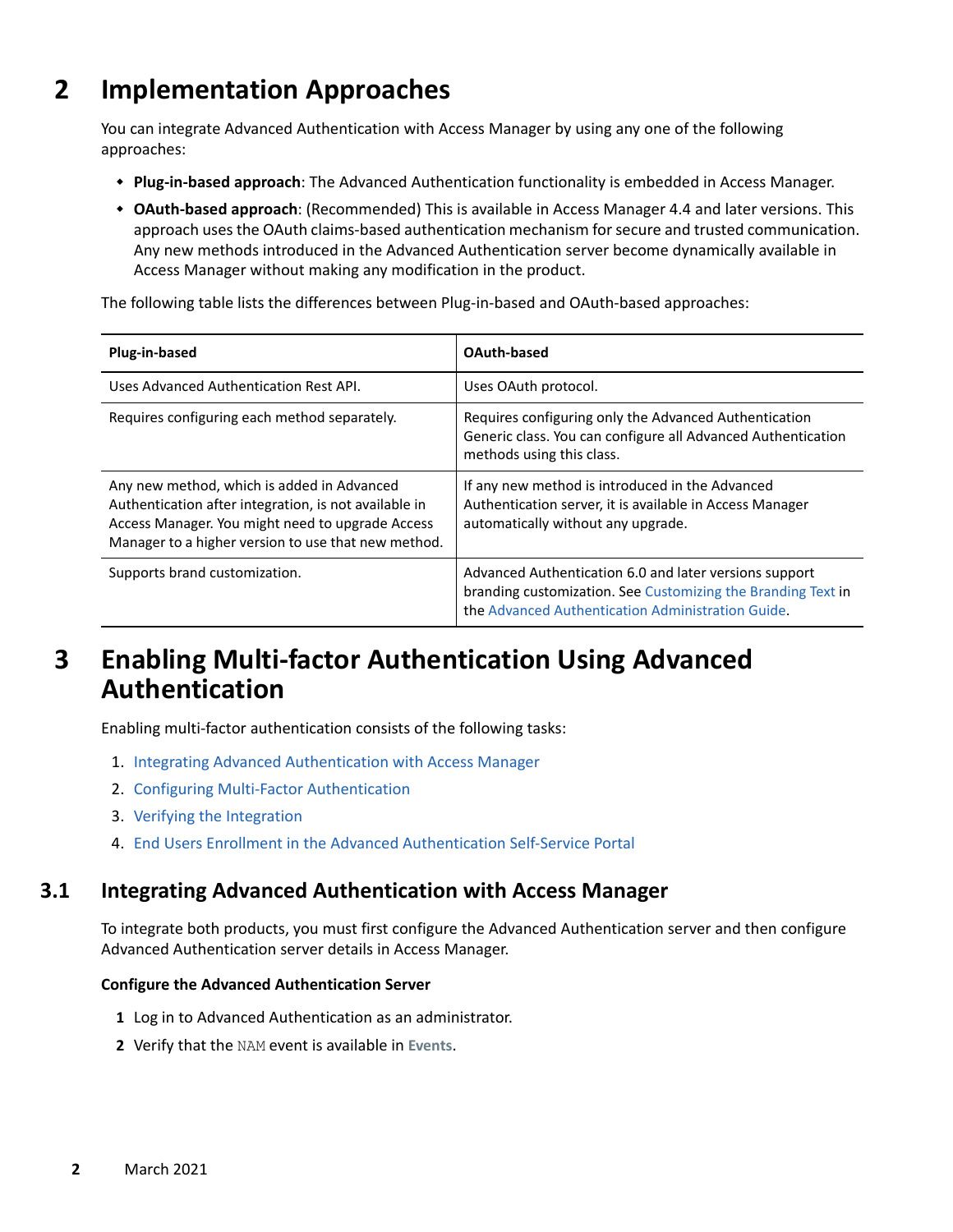**NOTE:** The NAM event is created by default when you install Advanced Authentication. In a rare scenario, the NAM event might not get created by default. Re-installing Advanced Authentication resolves the issue.

<span id="page-2-0"></span>**3** Set up a central user store that both Advanced Authentication and Access Manager will use while authenticating a user. You can add a new repository in Advanced Authentication server or configure details of an existing Access Manager user store. If you add a new repository in Advanced Authentication, configure the same repository when you [Configure the Advanced Authentication Server Details in Access](#page-3-0)  [Manager](#page-3-0).

For more information about how to add a repository, see [Adding a Repository](https://www.netiq.com/documentation/advanced-authentication-63/server-administrator-guide/data/add_repo.html).

**4** Configure methods.

An Advanced Authentication method verifies the identity of a user who tries to access resources. You can configure the methods depending on your requirement. For example, in an Email OTP method, you can specify the values of different parameters, such as OTP period, OTP format, subject, and error message.

For more information, see [Configuring Methods.](https://www.netiq.com/documentation/advanced-authentication-63/server-administrator-guide/data/config_methods.html)

**5** Create a chain.

A chain is a combination of methods. A user needs to execute and succeed all methods of a chain to be authenticated. While creating a chain, add the methods in the order of priority of execution. In **Roles and Groups**, assign the chain to the user group that is configured in the repository. For example, specify *XYZ*\Allowed RODC Password Replication Group, where *XYZ* is the name of the repository.

For more information about configuring chains, see [Creating a Chain.](https://www.netiq.com/documentation/advanced-authentication-63/server-administrator-guide/data/config_chain.html)

**6** (Required only for the OAuth-based approach) Configure an event.

Advanced Authentication provides authentication events for Access Manager. An event leverages the Advanced Authentication functionalities for Access Manager. Access Manager triggers the respective authentication event when a user tries to access it.

**NOTE:** For Plug-in based methods, you do not need to create the OAuth 2.0 event. A default NAM event is created when you install Advanced Authentication. Access Manager uses the NAM event if you integrate using the Plug-in based approach and uses the OAuth 2.0 event when you integrate using the OAuthbased approach.

Perform the following steps to configure an event:

- **6a** Click **Events** > **Add**.
- **6b** Specify a name for the event.
- **6c** Select **OAuth2** from **Event type**.
- <span id="page-2-1"></span>**6d** Select the required chains.

**NOTE:** You need Client ID and Client secret while configuring the Advanced Authentication server in Access Manager. You cannot view Client secret later, therefore you must make a note of this value.

**6e** In **Redirect URIs**, specify https://*<identity server-url>*:*<port>*/nidp/oauth/nam/ callback.

For example, if the Identity Server URL is https://domain.example.com:8443/nidp, where domain.example.com is the domain name and 8443 is the port, specify https:// domain.example.com:8443/nidp/oauth/nam/callback.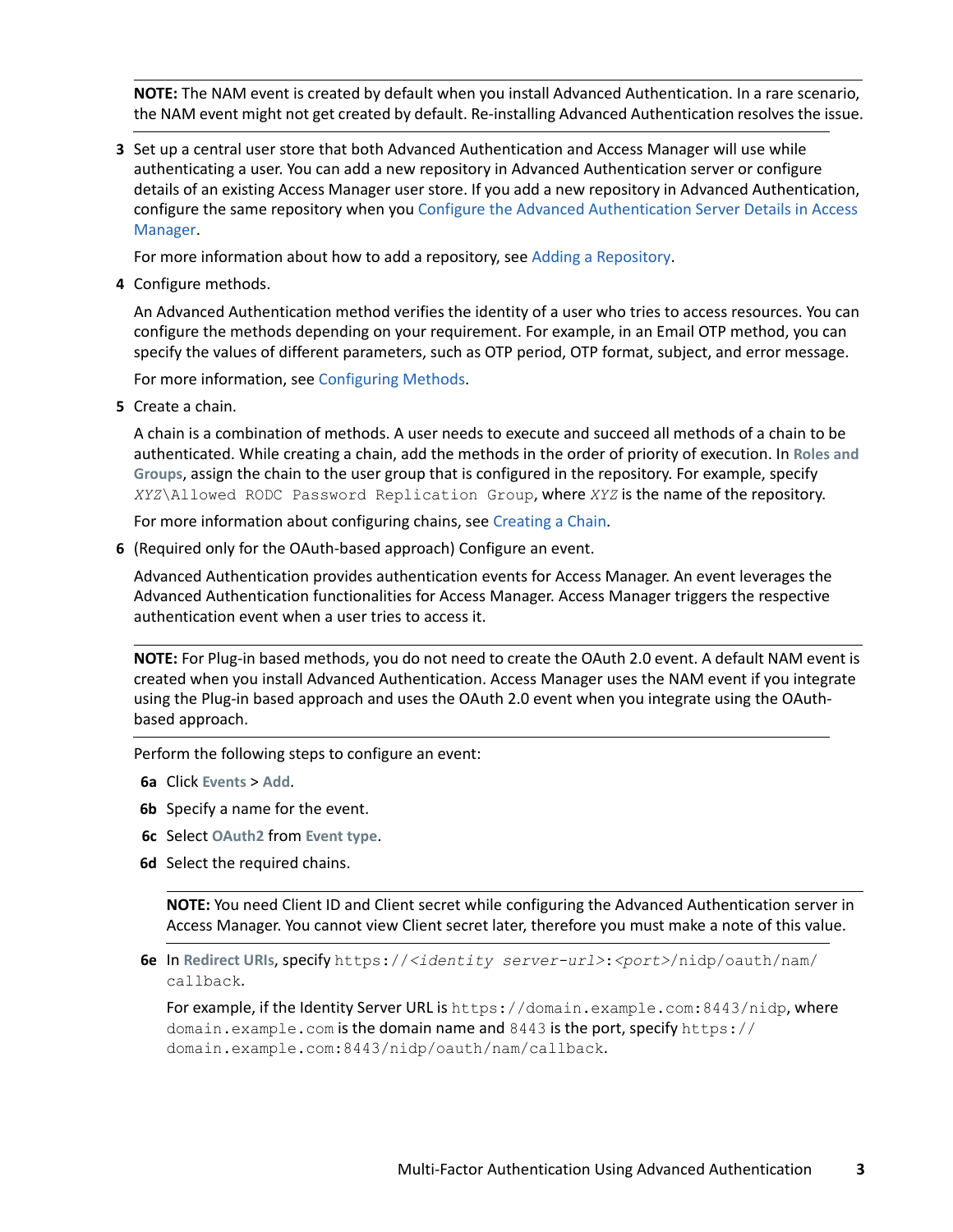**IMPORTANT:** If your Identity Server base URL is on the standard SSL port 443, do not include the port number in the URI. For example, https://domain.example.com/nidp/oauth/nam/callback.

**7** (Required only for the Plug-in-based approach) Assign the created chain to the NAM event in the Advanced Authentication server.

#### <span id="page-3-0"></span>**Configure the Advanced Authentication Server Details in Access Manager**

Before integrating Access Manager with Advanced Authentication or Advanced Authentication as a Service, go to /opt/novell/nam/idp/plugins/aa/ and ensure that the config. xml file does not exist for any Identity Server node in this location.

- **1** Click **Devices** > **Identity Servers** > **Shared Settings** > **Advanced Authentication**.
- **2** Specify the following details:

| <b>Field</b>         | <b>Description</b>                                                                                                                      |
|----------------------|-----------------------------------------------------------------------------------------------------------------------------------------|
| <b>Server Domain</b> | Specify the scheme, domain name, and port of the Advanced Authentication server.                                                        |
| <b>Tenant Name</b>   | Specify the name of the tenant that you want to use.                                                                                    |
|                      | This field populates the TOP tenant of Advanced Authentication by default. You can specify<br>another tenant name that you want to use. |

**NOTE:** When using the Plug-in-based methods, skip to [Step 5 on page 5](#page-4-1).

- **3** (Required only for OAuth-based approach) Select **Integrate using OAuth** under **OAuth Event Configuration**.
- **4** (Required only for OAuth-based approach) Specify the following details:

| <b>Field</b>         | <b>Description</b>                                                                                                                            |
|----------------------|-----------------------------------------------------------------------------------------------------------------------------------------------|
| <b>Event Name</b>    | Specify an event name. This event name must be identical to the event name specified in the<br>Advanced Authentication administration portal. |
| <b>Client ID</b>     | Specify the client ID that was generated while creating the OAuth 2.0 event in the Advanced<br>Authentication administration portal.          |
| <b>Client Secret</b> | Specify the client secret that was generated while creating the OAuth 2.0 event in the Advanced<br>Authentication administration portal.      |

Access Manager uses the endpoint links to retrieve token and user details from the Advanced Authentication server. These are default endpoint links. If the values of the URIs change because of modification of the Advanced Authentication authorization server, then you can change the values here.

| <b>Field</b>                | <b>Description</b>                                                                                                    |
|-----------------------------|-----------------------------------------------------------------------------------------------------------------------|
| Authorization<br><b>URL</b> | Access Manager uses this URL to retrieve the authorization code from the Advanced<br>Authentication server.           |
| <b>Token URL</b>            | Access Manager uses this URL to exchange the authorization code with the access token.                                |
| <b>User Info URL</b>        | Access Manager sends the access token to this URL to get the user details from the Advanced<br>Authentication server. |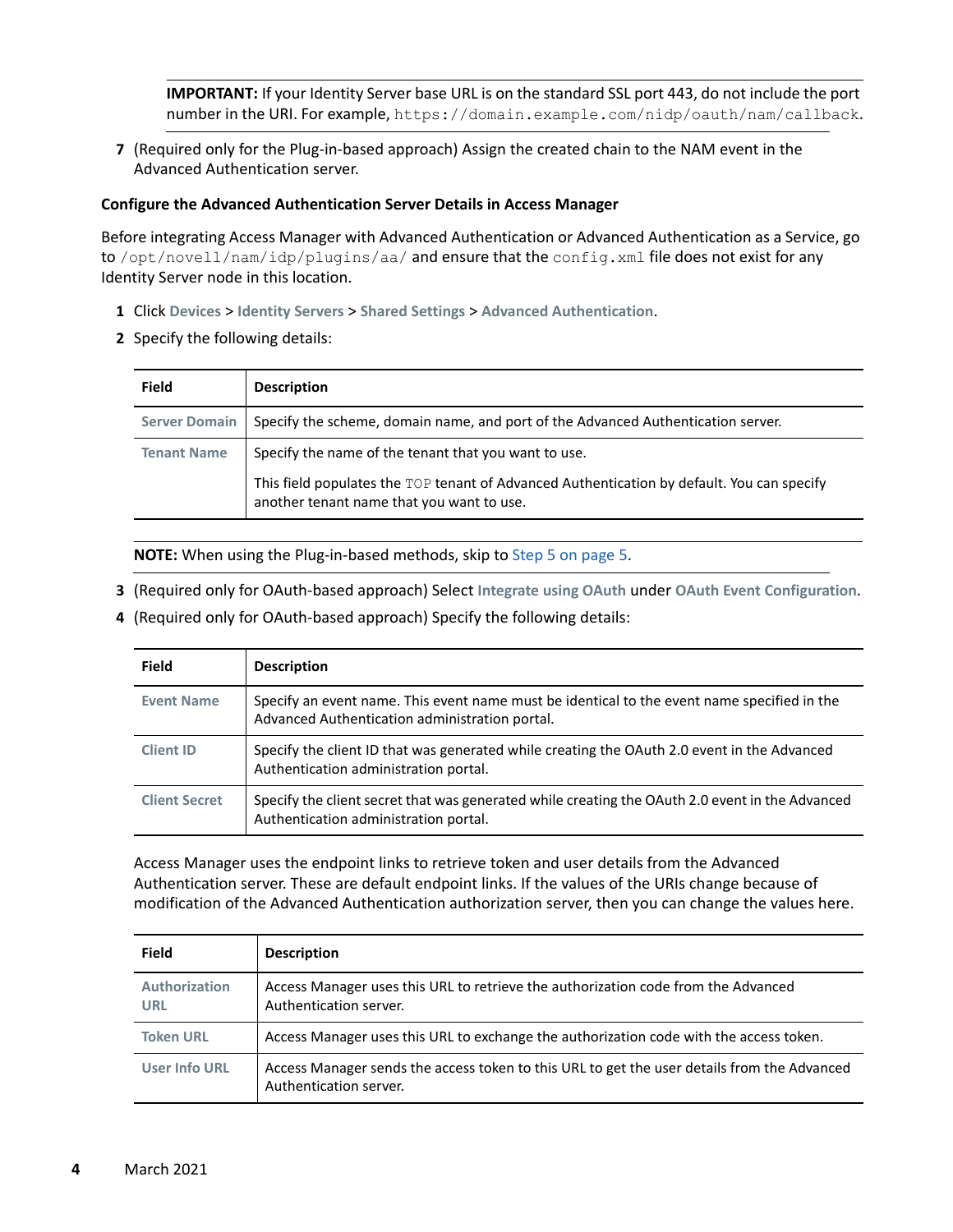The fields under Integration URLs are auto-populated after you specify the server domain address.

| <b>Field</b>                         | <b>Description</b>                                                                                                                                   |
|--------------------------------------|------------------------------------------------------------------------------------------------------------------------------------------------------|
| <b>Enrollment Page</b><br><b>URL</b> | If the user is not enrolled in the Advanced Authentication server, then Access Manager<br>uses this URL to redirect the user to the enrollment page. |
| <b>Sign Data URL</b>                 | Access Manager uses this URL to retrieve the signed data from the Advanced<br>Authentication server.                                                 |

- <span id="page-4-1"></span>**5** Click **Apply**.
- **6** Verify that the config.xml file is available in each Identity Server node in /opt/novell/nam/idp/ plugins/aa/.
- **7** Verify that the endpoint has been created in the Advanced Authentication server. Go to the Advanced Authentication administration portal and verify that the hostname or domain name of the Identity Server cluster is displayed as the endpoint under **Endpoints**.
- **8** In Access Manager, go to Dashboard and click **Certificates** > **Trusted Roots** to verify if the Advanced Authentication server certificate is available.

If the certificate is not available, then perform the following steps to import the certificate:

- **8a** Click **Certificates** > **Trusted Roots** > **Auto-Import From Server**.
- **8b** Specify the server IP/DNS, port, and certificate name.
- **8c** Click **OK**.
- **9** Configure the same user store or repository that you added in the Advanced Authentication server. See [Step 3 on page 3](#page-2-0).
	- **9a** Click **Devices** > **Identity Servers** > **Servers** > **Edit** > **Local** > **User Stores** > **New**.
	- **9b** Specify the details and click **Finish**.
	- **9c** Update Identity Server.

Skip this step if you have configured an existing Access Manager user store in the Advanced Authentication server.

## <span id="page-4-0"></span>**3.2 Configuring Multi-Factor Authentication**

Access Manager performs the first factor authentication when you protect a resource or an application using Access Manager. You can use Advanced Authentication to perform the second or third factor authentication.

#### **Configuring multi-factor authentication using the OAuth-based approach:**

- **1** Configure an Advanced Authentication Generic class.
	- **1a** Click **Devices** > **Identity Servers** > **Edit** > **Local** > **Classes**.
	- **1b** Click **New** and specify the following details:

**Display name:** Specify a name for the class.

**Java class:** Select **Advanced Authentication Generic Class**. The Java class path is configured automatically.

**1c** Click **Next** > **Finish**.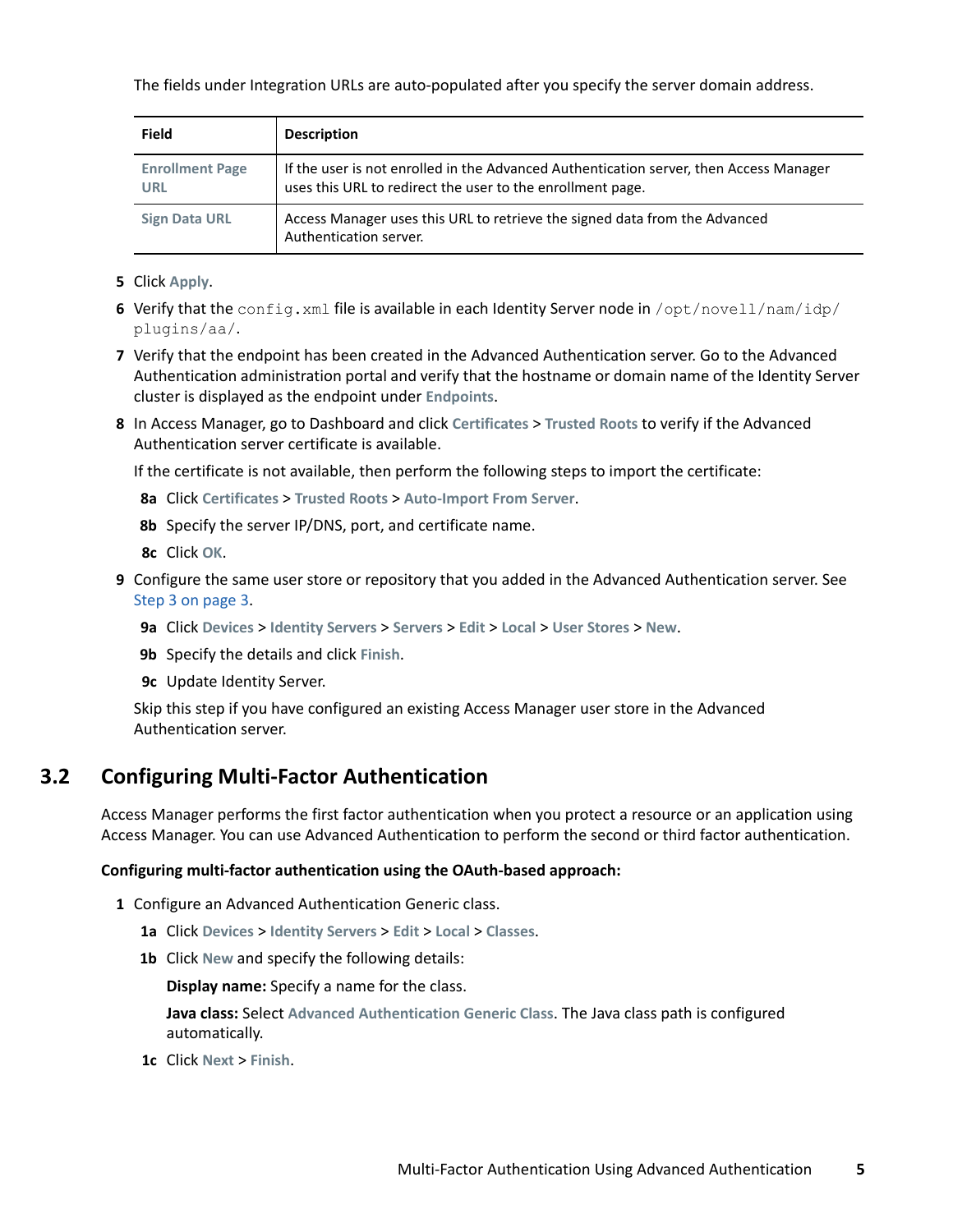- **2** Create a method for this class.
	- **2a** Click **Devices** > **Identity Server** > **Edit** > **Local** > **Methods** > **New**.
	- **2b** Select a chain in **Advanced Authentication Chains**. If you do not specify any chain, the user is prompted to select the preferred chain for authentication.

**NOTE:** If no chain is listed in **Advanced Authentication Chains**, create a chain in the Advanced Authentication server. If a chain is available in the Advanced Authentication server, but the chain is not listed in **Advanced Authentication Chains**, then assign the chain to the configured Access Manager OAuth event in the Advanced Authentication administration portal.

You can create multiple methods using the Advanced Authentication Generic Class. You do not need to create a new class every time you create a new method. You just need to add the new chain to the event in Advanced Authentication Administration portal, as mentioned in the [Step 6d on page 3](#page-2-1). Then while creating the method, select the chain in **Advanced Authentication Chains**.

- **3** Create a contract for the method.
	- **3a** Click **Devices** > **Identity Servers** > **Edit** > **Local** > **Contracts** > **New**.
	- **3b** In **URI**, specify a value that uniquely identifies the contract from all other contracts. This value is used to identify this contract for external providers and is a unique path value that you create. For example, specify /nam/AAgenericcontract or /mycompany/name/password/form.
	- **3c** In **Methods**, first add an Access Manager's authentication method (for example, Secure Name/ Password - Form) and then Advanced Authentication method that you created in the preceding step.

**NOTE:** You can use more than one Advanced Authentication methods.

- **3d** Click **Apply** > **OK**.
- **3e** Update Identity Server.

**NOTE:** For a seamless Identity Server redirection, configure a CSP header by adding Advanced Authentication as an allowed source. For more information, see ["Configuring the Custom Response Header for an Identity](https://www.microfocus.com/documentation/access-manager/5.0/pdfdoc/admin/admin.pdf#responseheaders)  [Server Cluster](https://www.microfocus.com/documentation/access-manager/5.0/pdfdoc/admin/admin.pdf#responseheaders)" in the *[NetIQ Access Manager 5.0 Administration Guide](https://www.microfocus.com/documentation/access-manager/5.0/pdfdoc/admin/admin.pdf#bookinfo)* and [TID.](https://support.microfocus.com/kb/doc.php?id=7024820#)

#### **Configuring multi-factor authentication using the plug-in-based approach:**

- **1** Configure an Advanced Authentication class.
	- **1a** Click **Devices** > **Identity Servers** > **Edit** > **Local** > **Classes**.
	- **1b** Click **New** and specify the following details:

**Display name:** Specify a name for the class.

**Java class:** Select an Advanced Authentication class except Advanced Authentication Generic Class. For example, select **SMS Class**.

The Java class path is configured automatically.

- **1c** Click **Next** > **Finish**.
- **2** Create a method for this class.
	- **2a** Click **Devices** > **Identity Server** > **Edit** > **Local** > **Methods** > **New**.
	- **2b** Specify a name for this method.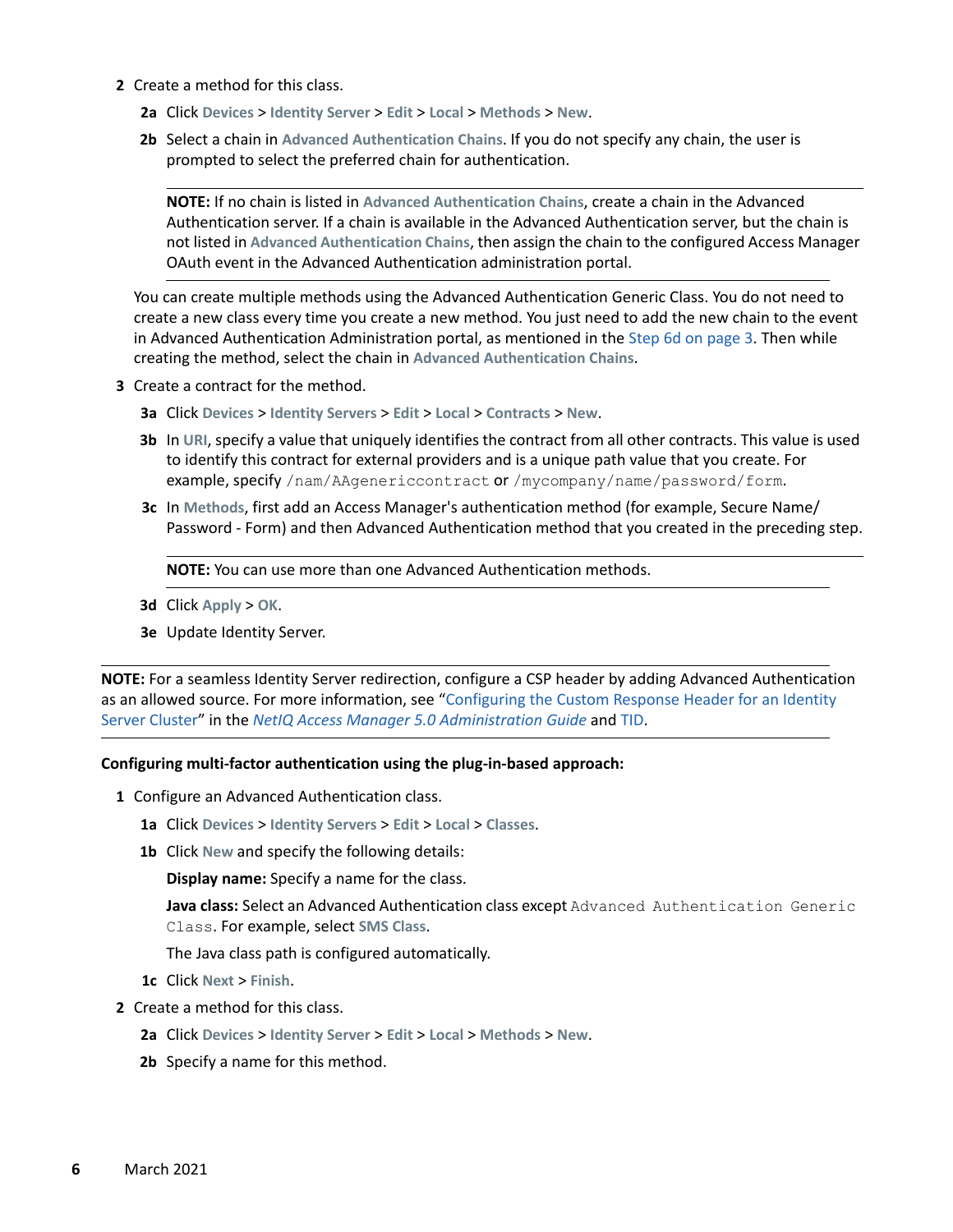**2c** Select **Identifies User** if you assign Advanced Authentication to perform both first and second factor authentication. Do not select this option when you create an Advanced Authentication method only for second factor authentication.

For more information about creating a method, see ["Configuring Authentication Methods](https://www.microfocus.com/documentation/access-manager/5.0/pdfdoc/admin/admin.pdf#configureauthmethod)"in the *[NetIQ Access Manager 5.0 Administration Guide](https://www.microfocus.com/documentation/access-manager/5.0/pdfdoc/admin/admin.pdf#bookinfo)*.

- **3** Create a contract for the method.
	- **3a** Click **Devices** > **Identity Servers** > **Edit** > **Local** > **Contracts** > **New**.
	- **3b** In **URI**, specify a value that uniquely identifies the contract from all other contracts. This value is used to identify this contract for external providers and is a unique path value that you create. For example, specify /nam/AAplugincontract or /mycompany/name/password/form.
	- **3c** In **Methods**, first add an Access Manager's authentication method (for example, Secure Name/ Password - Form) and then the Advanced Authentication method that you created in the preceding step.

**NOTE:** You can use more than one Advanced Authentication methods.

- **3d** Click **Apply** > **OK**.
- **3e** Update Identity Server.

For more information about creating a contract, see "[Configuring Authentication Contracts](https://www.microfocus.com/documentation/access-manager/5.0/pdfdoc/admin/admin.pdf#localcontract)"in the *[NetIQ Access Manager 5.0 Administration Guide](https://www.microfocus.com/documentation/access-manager/5.0/pdfdoc/admin/admin.pdf#bookinfo)*.

**IMPORTANT:** End users must enroll the methods for multi-factor authentication. See [Section 3.4, "End Users](#page-7-0)  [Enrollment in the Advanced Authentication Self-Service Portal," on page 8](#page-7-0).

## <span id="page-6-0"></span>**3.3 Verifying the Integration**

To verify that the integration is successful, create a dummy user account and enroll one or more authenticators.

For information about how an end user enrolls to authenticators, see [Section 3.4, "End Users Enrollment in the](#page-7-0)  [Advanced Authentication Self-Service Portal," on page 8](#page-7-0).

Use this user account to access a protected resource by executing the contract created in Access Manager.

#### **Verifying the Plug-in-based Integration**

Perform the following steps in Access Manager:

- **1** Create an Advanced Authentication class. You can use a Dynamic class or any other class except the Generic class.
- **2** Create a method and include the class created in the previous step, add a repository, and add the Advanced Authentication Enrollment URL property.

Specify the URL of Advanced Authentication portal for authenticator enrollments.

For example:

URL of the portal when it is not protected by Access Gateway: https://<Advanced Authentication hostname or IP address>/account

URL of the portal when Access Gateway protects Identity Server and Advanced Authentication: https:// <Access Gateway hostname>/account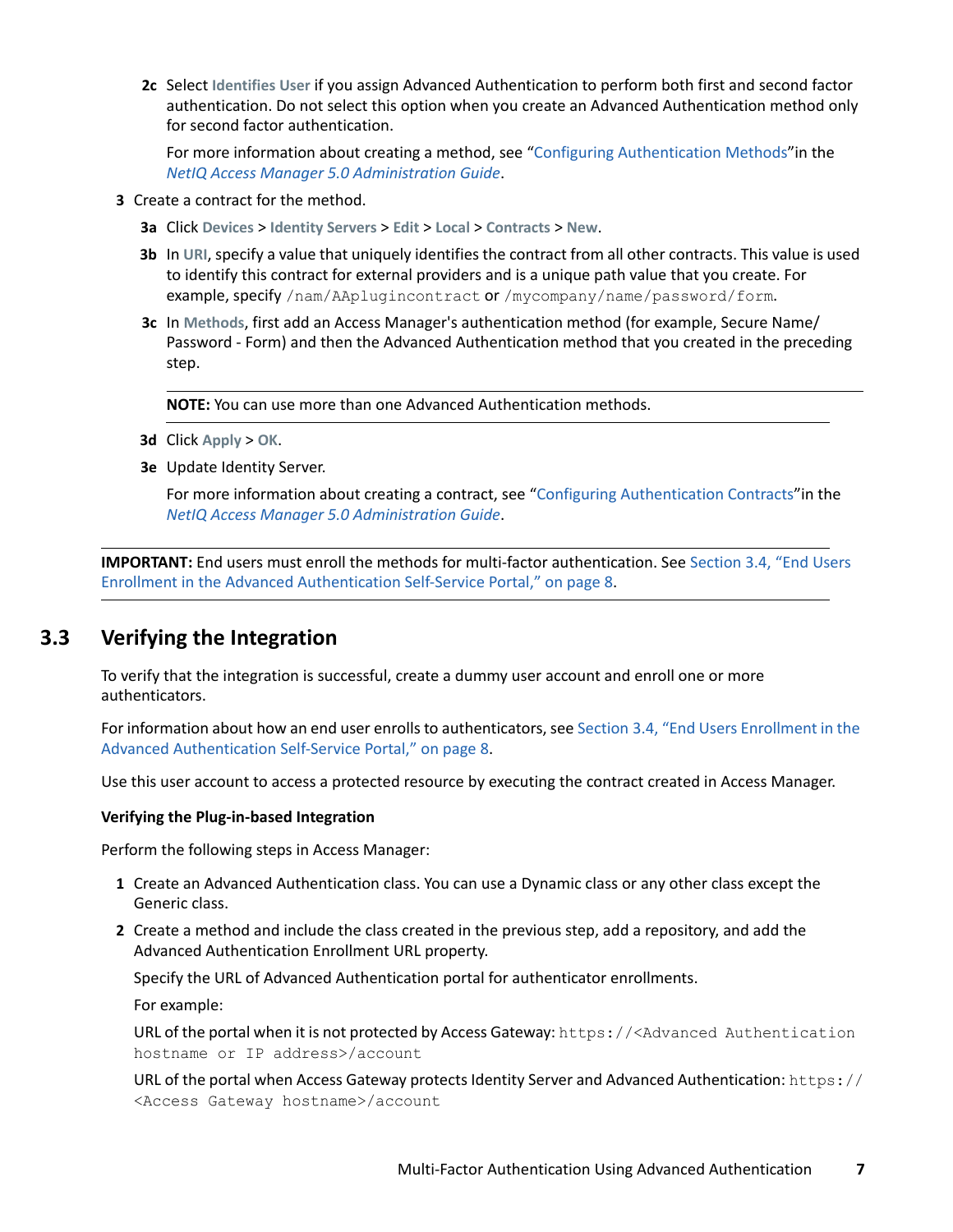- **3** Create a contract. First add an Access Manager-specific method that supports LDAP credential-based authentication, such Secure Name/Password - Form and Name/Password - Basic and then add the Advanced Authentication method that you created in the previous step.
- **4** Using the dummy user's account, access Identity Server or a protected resource to which this contract has been assigned and execute this contract. (https://<identity server-url>:<port>/nidp)

The user must be able to authenticate to each method: first to Access Manager's method and then to the Advanced Authentication's method.

If authentication succeeds, the integration is successful.

#### <span id="page-7-1"></span>**Verifying the OAuth-based Integration**

Perform the following steps in Access Manager:

- **1** Create a class using Advanced Authentication Generic class.
- **2** Create a method with this class and select the required chain in **Advanced Authentication Chains**.
- **3** Create a contract. First add an Access Manager-specific method that supports LDAP credential-based authentication, such Secure Name/Password - Form and Name/Password - Basic and then add the Advanced Authentication method that you created in the previous step.
- **4** Using the dummy user's account, access Identity Server or a protected resource to which this contract has been assigned and execute this contract. (https://*<identity server-url>:<port>*/nidp)

Specify the user name and password for first factor authentication. And then Identity Server redirects the login request to Advanced Authentication OSP for chain execution.

On the OSP page, you can select the chain that you want to authenticate with. If you have selected a chain while configuring the method, then you will be prompted with the same chain on the OSP page.

If authentication succeeds on the OSP page and you are redirected to Identity Server or protected resource, the integration is successful.

## <span id="page-7-0"></span>**3.4 End Users Enrollment in the Advanced Authentication Self-Service Portal**

To perform authentication with Advanced Authentication, end users must enroll all methods of an authentication chain that they can use for authentication. A method or an authenticator is a set of encrypted data that contains user's authentication information. Users can use authenticators to log in to different resources.

Users must perform the following steps to enroll authenticators:

1. Access the Advanced Authentication Self-Service portal.

URL of the portal when it is not protected by Access Gateway: https://<Advanced Authentication hostname or IP address>/account

URL of the portal when Access Gateway protects Identity Server and Advanced Authentication: https:// <Access Gateway hostname>/account

2. Select a method from **Add Authenticator** to enroll.

For example, to enroll Email OTP method, select **Email OTP**, specify your email ID, and click **Save**.

Email OTP is displayed in the **Enrolled Authenticators** section.

- 3. Verify that the enrolled authenticator is working.
	- a. Click **Email OTP** > **Test**.